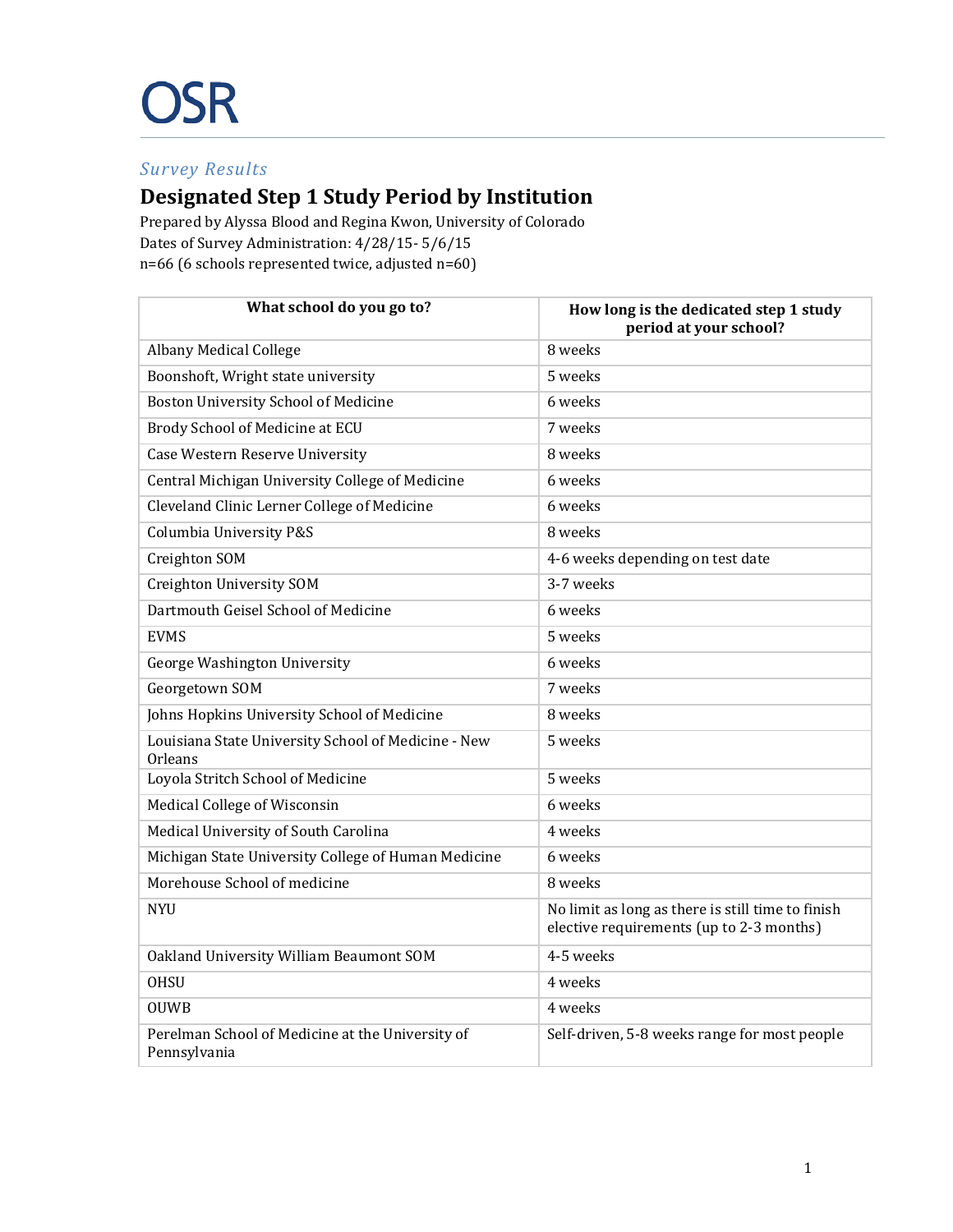| Pitt                                                                 | 9 weeks (4 weeks with a mandatory integrated<br>case studies course 6hrs/week plus one<br>afternoon of procedural skills per week, then 5<br>weeks off.                                        |
|----------------------------------------------------------------------|------------------------------------------------------------------------------------------------------------------------------------------------------------------------------------------------|
| <b>Rush Medical College</b>                                          | 5 weeks                                                                                                                                                                                        |
| Saint Louis University School of Medicine                            | 8 weeks                                                                                                                                                                                        |
| Sidney Kimmel Medical College at Thomas Jefferson<br>University      | 6 weeks                                                                                                                                                                                        |
| Southern Illinois University SOM                                     | 6 weeks                                                                                                                                                                                        |
| Stanford                                                             | Students have a choice to take as many or as<br>few clerkship months off to study (and can do<br>clerkships first); most choose between 6-8<br>weeks. Test has to be taken by April of M3 year |
| <b>TCMC</b>                                                          | 5 weeks                                                                                                                                                                                        |
| Texas A&M HSC COM                                                    | 8 weeks                                                                                                                                                                                        |
| The Commonwealth Medical College                                     | 5 weeks                                                                                                                                                                                        |
| The University of South Alabama                                      | 6 weeks                                                                                                                                                                                        |
| Tulane University School of Medicine                                 | 4 weeks                                                                                                                                                                                        |
| <b>UCLA</b>                                                          | Between 4-8 weeks depending when you<br>schedule                                                                                                                                               |
| <b>UCSD</b>                                                          | 6 weeks                                                                                                                                                                                        |
| <b>UCSF</b>                                                          | 5 weeks                                                                                                                                                                                        |
| <b>UND</b>                                                           | 2 weeks                                                                                                                                                                                        |
| University at Buffalo, School of Medicine and Biomedical<br>Sciences | 9 weeks                                                                                                                                                                                        |
| University of Arizona COM-Tucson                                     | 6 weeks                                                                                                                                                                                        |
| <b>University of Arkansas for Medical Sciences</b>                   | 7 weeks                                                                                                                                                                                        |
| University of Central Florida College of Medicine                    | 6 weeks                                                                                                                                                                                        |
| University of Chicago                                                | 6 weeks                                                                                                                                                                                        |
| University of Colorado                                               | 5 weeks                                                                                                                                                                                        |
| University of Kentucky                                               | 6 weeks                                                                                                                                                                                        |
| University of Louisville School of Medicine                          | 9 weeks                                                                                                                                                                                        |
| University of Michigan Medical School                                | 6 weeks                                                                                                                                                                                        |
| University of MS Medical Center                                      | 6 weeks                                                                                                                                                                                        |
| University of South Carolina School of Medicine<br>Greenville        | 8 weeks                                                                                                                                                                                        |
| University of South Florida Morsani College of Medicine              | 6-8 weeks (March-April)                                                                                                                                                                        |
| University of Utah                                                   | 7 weeks                                                                                                                                                                                        |
| University of Wisconsin School of Medicine and Public<br>Health      | 5 weeks                                                                                                                                                                                        |
| UoU                                                                  | 5 weeks                                                                                                                                                                                        |
| USC-Keck                                                             | 8 weeks                                                                                                                                                                                        |